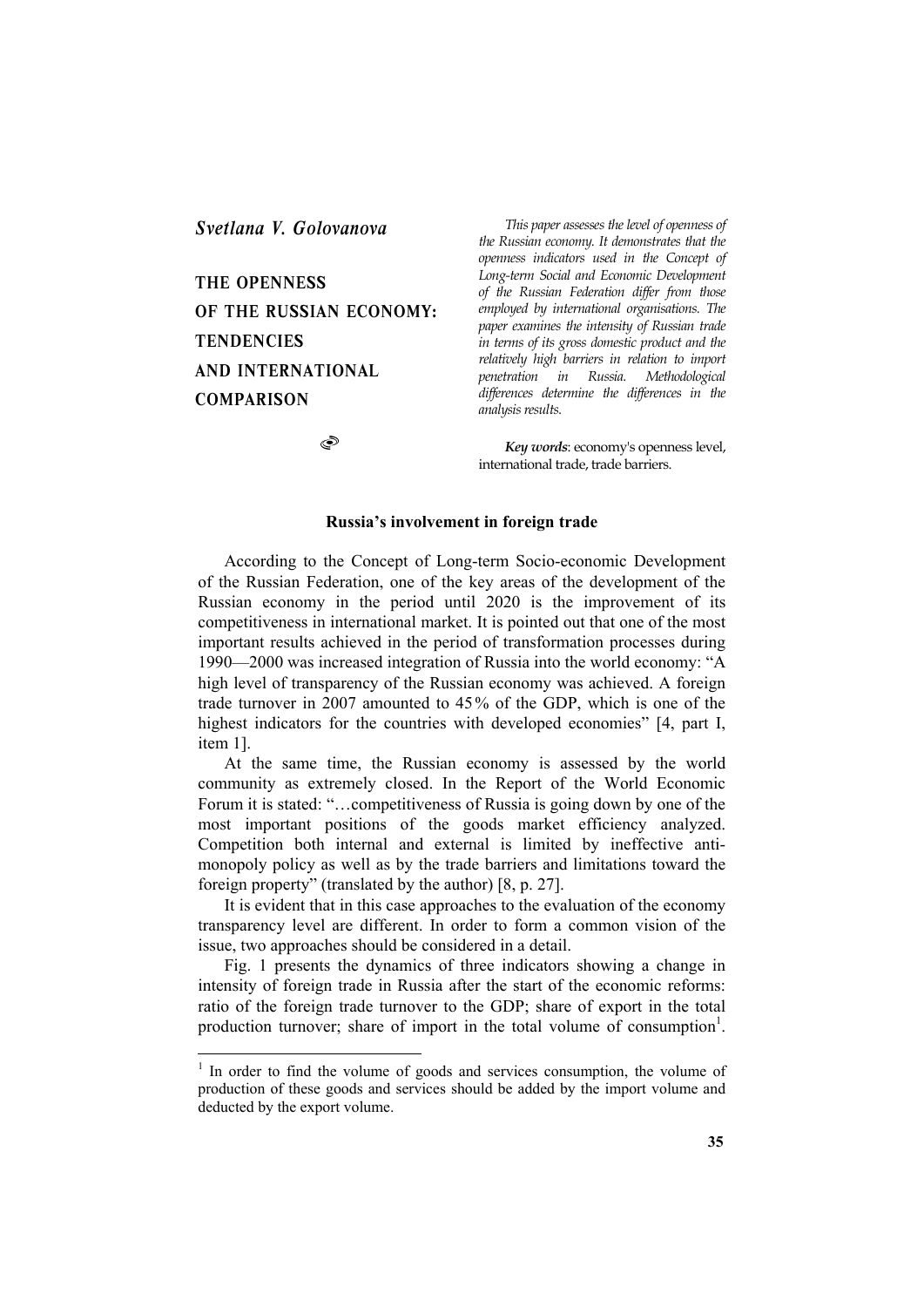For the calculation of indices the data of the State Statistics of Russia and the International Monetary Fund on the volume of production and trade in the current prices are used. The data presented makes it possible to conclude that during the last ten years the main tendency was not an increase but a continuous decrease in the trade intensity. As of 2009, all indicators of Russia's involvement in foreign trade considered in the present paper reached the pre-crisis level of 1997. At the same time the crisis of 2008 did not make any sufficient impact on the existing tendency.



Fig. 1. Indicators of the trade intensity in Russia,%

## *Source:* [1; 7].

A more detailed analysis shows that during the whole period export and import volumes were increasing, but the growth rates of them are lower than the growth rate of the GDP. Thus, with the development of the Russian economy, the production is more and more focusing on local consumers. A number of surveys reveal that in the period of an active economic growth tendencies for diversification of the local producer [6, p. 124—127] and a considerable development of the assortment of produced goods are observed. At the same time, against the predictions of the theory of comparative benefits, the exporting sectors do not demonstrate more active development compared to those sectors the production of which compete with the imported goods [2]. On the contrary, a tendency for import substitution is observed [3].

Data given in Fig. 2 allows to make comparative assessment of the trade intensity in Russia and countries which are similar in size for 2009. Relative sizes of the countries are assessed based on the information of the International Monetary Fund on the GDP (by the parity of the purchase power).

Ò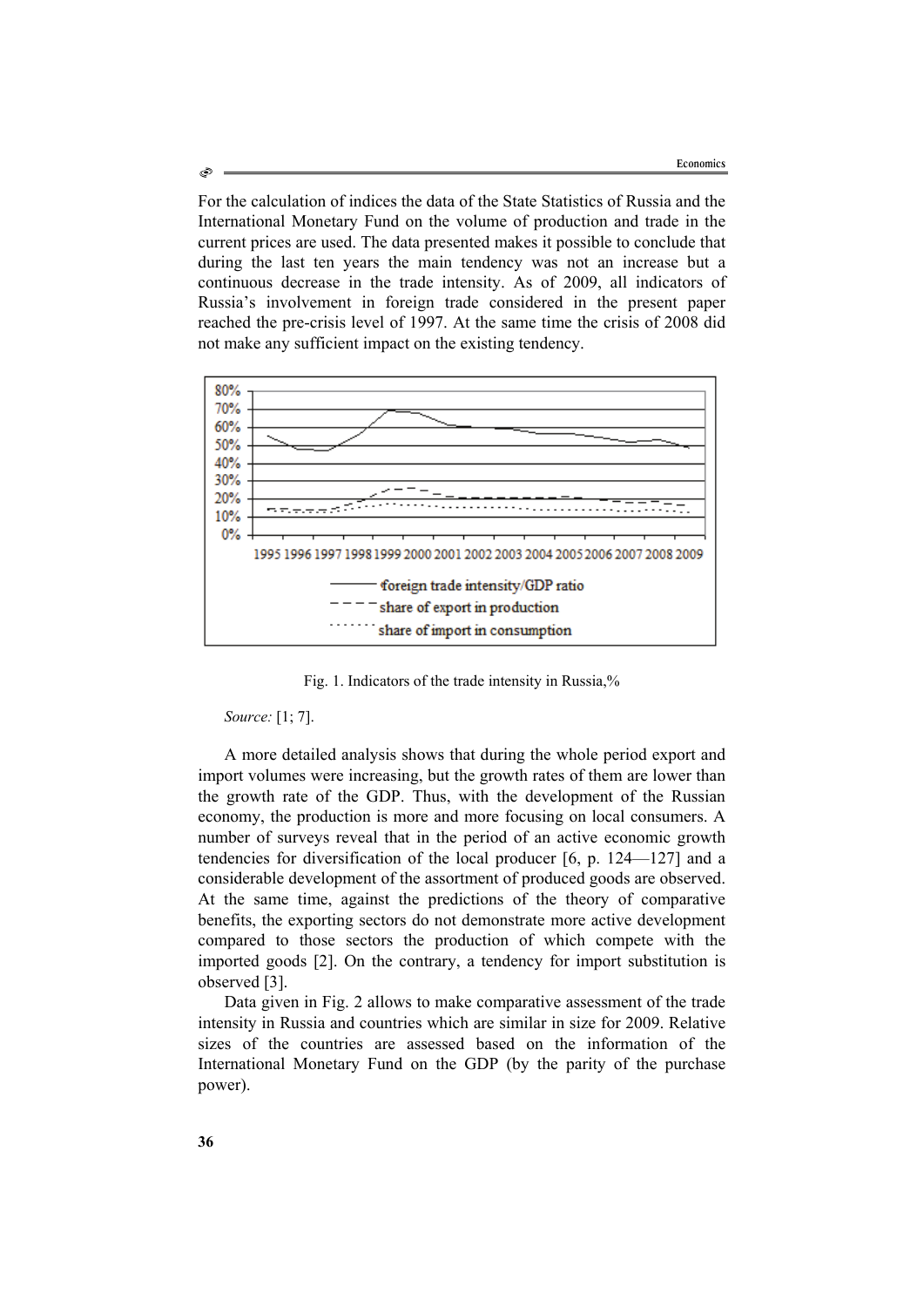

Fig. 2. Ratio of the foreign trade turnover to the GDP depending on the relative size of the country (2009)

*Source:* [7].

Correlation between the trade intensity and a relative size of the country is in line with the expectation: relatively small economies are more actively involved in trade relations than the countries demonstrating the largest input in the world gross output, the USA and China being the leaders. This is explained by the higher capability of the latter counties for self-provision and relatively smaller demand for international supplies. According to the theory of comparative benefits, justification of the fact that it is smaller countries unable to influence the world prices that benefit from the trade most of all, is presented in a number of neoclassical trade models which are described in detail, for example, in [5, chapter 9, 10].

According to the results of the comparative analysis of the trade intensity in different countries, Russia is in the middle together with Italy, Spain, France and India. The ratio of the foreign trade turnover to the GDP is higher in Russia than in Japan but lower than in the UK, Canada and Mexico. Thus, it is not quite correct to say that by this indicator Russia has reached the highest level among the counties with developed economies [4, section I, item 1].

#### **Relative height of the trade barriers in Russia**

An alternative approach to the assessment of the degree of the economy's transparency is based on the analysis of the height of trade barriers. It should be noted that the development of an aggregated index evaluating the height of trade barriers is quite difficult as these barriers are quite various. They may include duties, quotas, subsidies, licensing, technical barriers, anti-dumping procedures etc. A specific set of regulating instruments is applied towards all goods to be traded. Below we apply a system of criteria which makes it possible to form a comprehensive concept at the level of import barriers in Russia compared to other countries.

Tables 1 and 2 give results of assessing the height of trade limitations in Russia presented in the reports of the World Economic Forum [8, section 6,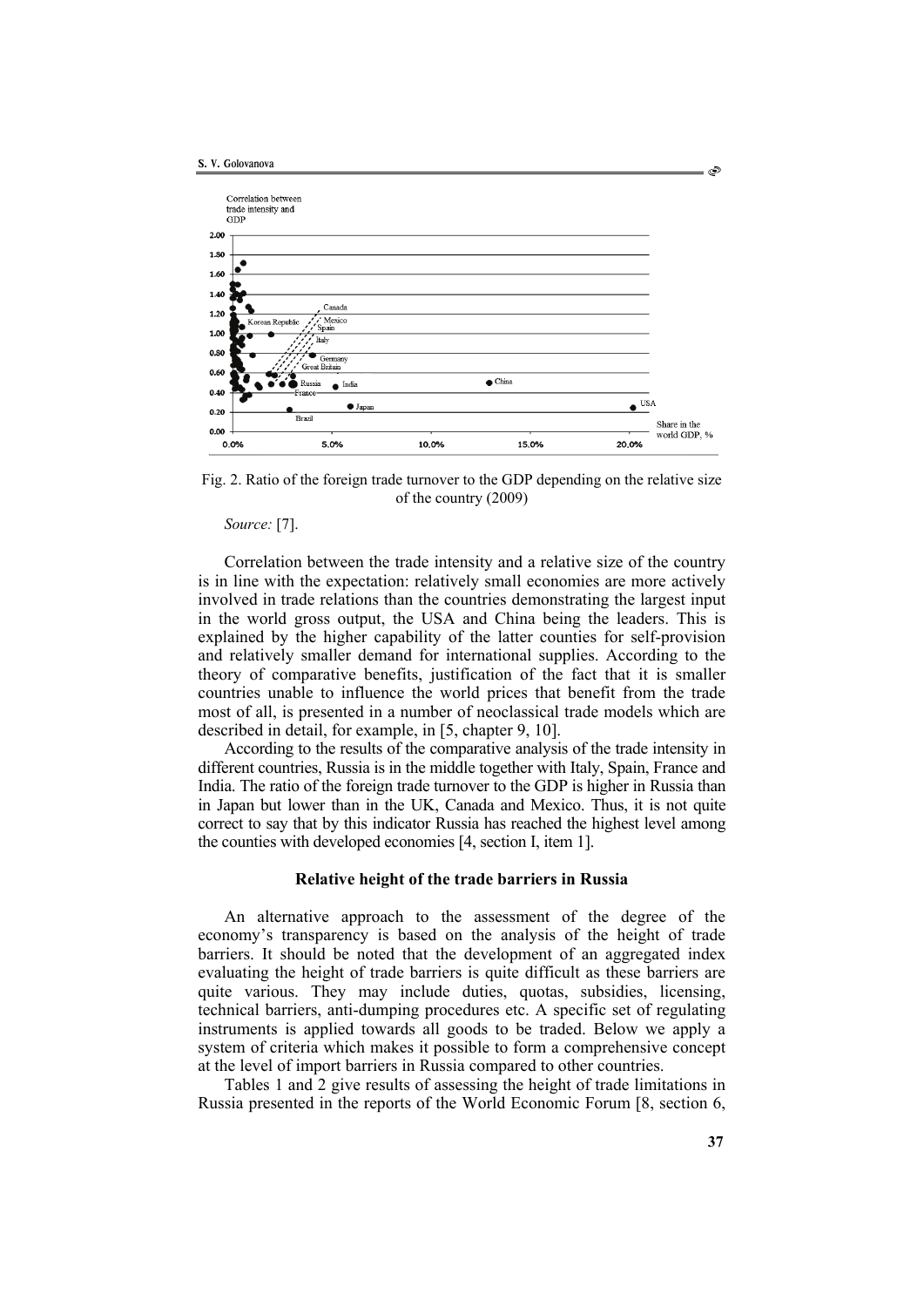р. 427—442] and the World Trade Organization [8, р. 2—8] for 2010. A system of criteria includes both characteristics of the relative level and frequency of application of trade duties and non-tariff limitations, and personal assessments of respondents related to the height of trade barriers and intensity of foreign competition. The list of the countries which were involved in the comparison analysis of the height of trade barriers made by these two organizations does not differ much and includes the main developed and developing countries.

*Table 1* 

|                                                                             |                           | Asses-        | Rate    |
|-----------------------------------------------------------------------------|---------------------------|---------------|---------|
| Indicator                                                                   | Scale of assessment       | sment.        | (out of |
|                                                                             |                           | $\frac{0}{0}$ | 139)    |
| Weighted average (by the trade volumes) import                              |                           |               |         |
| duty rate                                                                   |                           | 11,6          | 111     |
| To what extent do tariff and non-tariff barriers $1$ — strongly limit       |                           |               |         |
| limit foreign competition in the national market $7$ — do not limit         |                           |               |         |
| of your country?                                                            |                           | 3,5           | 133     |
| How do you assess the efficiency of the customs 1                           | extremely                 |               |         |
| procedures related to imported /exported goods? ineffective                 |                           |               |         |
|                                                                             | $2$ — highly effective    | 2,9           | 132     |
| To what extent is the number of companies with $1$ — very few               |                           |               |         |
| foreign capital common in your country?                                     | $17$ — widely distributed | 3.6           | 126     |
| How much does the policy of direct investment $1$ — opposes                 |                           |               |         |
| regulation facilitate the attraction of money into  7 — greatly facilitates |                           |               |         |
| the country?                                                                |                           | 3,6           | 127     |
| Number of procedures required to start activity                             |                           | 9             | 88      |
| Time required to start activity                                             | Number of days            | 30            | 93      |

## **Indicators of the height of export trade barriers of Russia: data of the World Economic Forum, 2010**

*Source*: [8, section 6].

*Table 2* 

## **Indicators of the import trade barriers in Russia: data of the World Trade Organization, 2010**

| Indicator                                                            |      | Rate (out<br>of 147) |
|----------------------------------------------------------------------|------|----------------------|
| Per cent of nomenclature positions (6-digital classification of      |      |                      |
| Harmonized System), which are not liable for import duties,          |      |                      |
| $MFN^*$                                                              | 11.5 | 70                   |
| Per cent of stock-list items (6-digital classification of Harmonized |      |                      |
| System) for which non-tariff import limitations are fixed, MFN*      | 12.0 | 145                  |
| Per cent of stock-list items (6-digital classification of Harmonized |      |                      |
| System), for which an import duty rate exceeds 15%, MFN*             | 16.9 | 77                   |

*Source:* [9, р. 2—8].

\*MFN (most favored nation) — calculations are made in relation to the customs duties rates applied to the goods produced in the countries enjoying the Most Favored Nation Treatment in relations with Russia.

Ò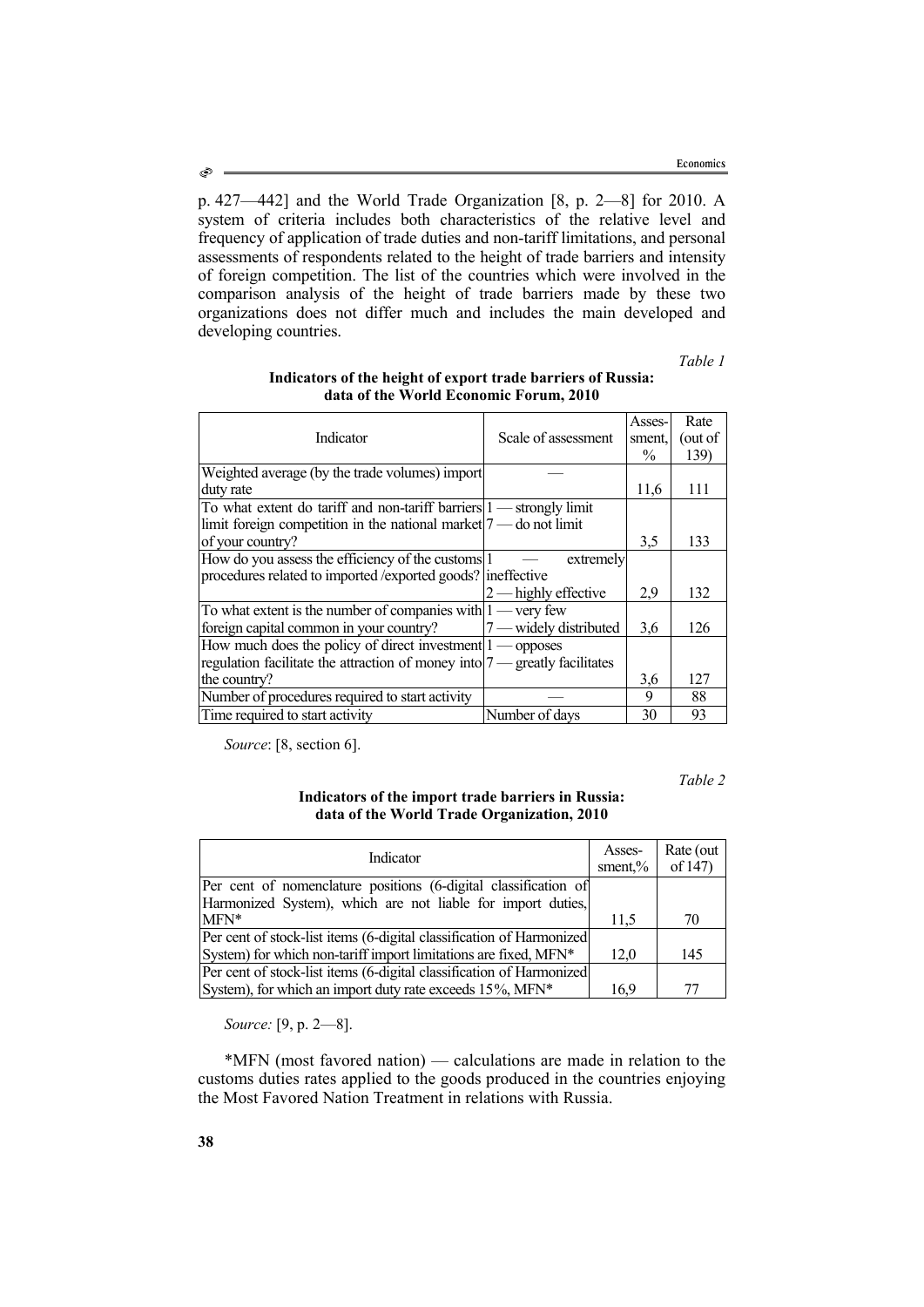The calculation of the weighted average customs duty (by the volumes of trade) is based on the common goods list classification — the Harmonized Commodity Description and Coding System which makes it possible to compare the results among countries. According to the evaluation of the World Economic Forum (Table 1), the value of this indicator of the height of trade barriers for Russia is relatively high. The rate of the country by this indicator amounts to 111 out of 139, meaning that among the countries under consideration the average level of the tariffs to the largest extent is lower than in Russia. The personal opinion of the respondents also shows strong retaining influence of the trade barriers in Russia on foreign competition compared to other countries assessed: its rate is 133 out of 139. Low efficiency of the trade procedures is pointed out: the rating of Russia is 132 out of 139.

An optional possibility for placing the goods in the local Russian market is to establish foreign companies and joint ventures. In this case the foreign investment barriers and costs related to the opening of new companies should be considered as a measure of the local market transparency. A number of indicators calculated by the World Economic Forum (Table 1) provide a possibility to make comparative assessment of the barriers related to the business organization including to that of attracting the foreign capital on the territory of Russia. According to the data presented, the respondents are quite skeptical towards the state policy of attracting direct foreign investments in Russia (rating 127 out of 139) and actually do not see the presence of companies with foreign investments in Russia (rating of 126 out of 139). At the same time, the existing data do not provide the basis for the conclusion that it is the barrier preventing the entrance to the market (particularly, expenses related to the business organization procedures) that is a restraining factor on the way of foreign investments. A number of procedures and a period of time required to start economic activity are not too high in relation to the average level in the countries under consideration.

The data of the World Trade Organization (Table 2) allows to assess the trade barrier height in relation to the countries enjoying the Most Favored Nation Treatment in relations with Russia<sup>2</sup>. According to the calculations, Russia occupies a middle position in the rating by two indicators: а) per cent of the list positions on which the customs duties are not collected; b) per cent of the list positions on which the import duty rate exceeds 15 %. Thus, the application of the tariff methods by Russia for the import limitation toward those countries is not overstated. However, by the indicator characterizing intensity of non-tariff limitations application — per cent of the list items on which non-tariff import limitations are established — Russia occupies one of the lowest positions in the rating among the countries under consideration. A higher frequency of applying these instruments for the import limitation towards the countries with the Most Favored Nation Treatment was found only in Switzerland (80%) and the Republic of Belarus (12.2%).

<sup>&</sup>lt;sup>2</sup> According Supplement 2 to the letter of the Federal Customs Service from 30 December, 2010 N 01-11/64353, international agreements providing for establishing the Most Favored Nation Treatment in the bilateral trade relations are signed by Russia with 135 countries.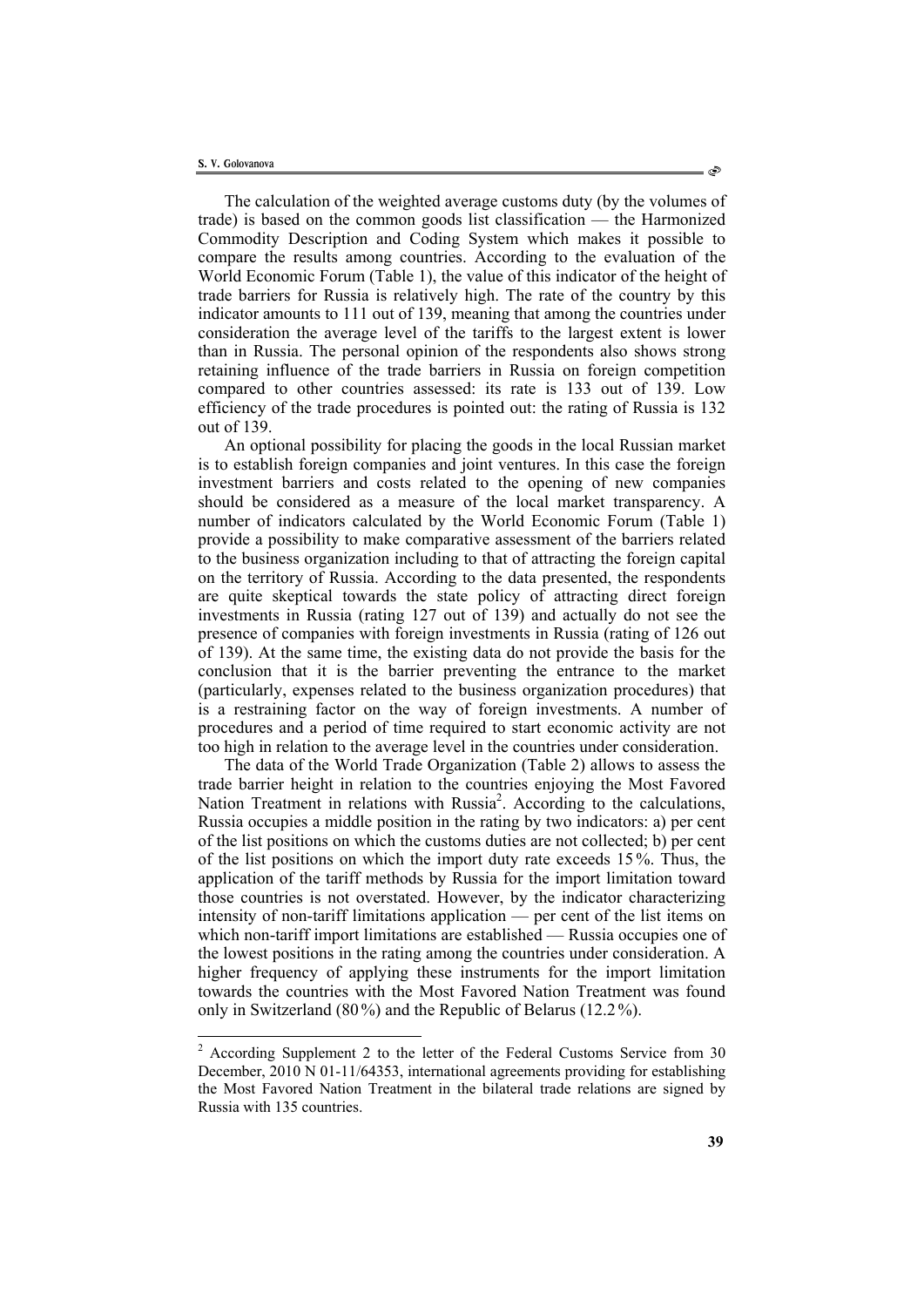The above results of international comparison show that the degree of transparency of the Russian economy by assessing it from the position of the barrier height on the way of foreign investments competition is quite low. By most of the above indicators considered, the rating of Russia is lower that in most of not only the developed countries but also the developing countries including those which are not members of the World Trade Organization.

In conclusion, priorities of the foreign economic policy of Russia for the near future included into the Concept of Long-term Socio-economic Development of the Russian Federation should be mentioned. Some areas of foreign economic policy envisaged in the document should be pointed out.

In relation to the Russian export the state regulation will be directed to the comprehensive support of the Russian producers including [4, section 6, item 1, 2]:

• "identification, monitoring and removal of regulation and administrative barriers for the presence of Russian companies in the global markets, facilitation of solving the problems of anti-dumping investigations towards the export of Russian industrial products;

• reduction and removal of barriers for the foreign economic activities of Russian companies including those related to the limitation policy held by foreign countries;

• stimulation of the existing or potential export oriented production (priority sectors of production and services) and provision of integrated approach to the financial support of expert";

• and others.

Ò

At the same time, apparently reduction in limitations related to the goods imported to Russia is not a priority of the foreign trade policy in the period until 2020. On the contrary, the development of institutions for foreign economic activity presupposes the application of customs and tariff instruments and non-tariff regulation including [4, section 6, item 1, 2]:

 $\bullet$  "implementation of escalation principle<sup>3</sup> of the customs tariff for the import optimization, decrease in production expenses and stimulating production of competitive end products on the territory of Russia;

• application of temporary non-tariff measures and instruments for the protection of the national market".

In other words, the question is about larger presence of Russia in the world market with simultaneous application of the protective foreign economic policy. Stimulation of foreign investments and a decrease in limitations on the way of import technologies is another target of the state policy of Russia. In the framework of the approach to the assessment of economy transparency approved in the Concept of Long-term Socioeconomic Development of Russia, these comprehensive activities are considered as promoting integration of Russia into the world economy and improving its international competitiveness. However, from the point of view of foreign partners, the situation is at least ambiguous, as the question is not of facilitating an access of foreign goods to the Russian market but of stimulating long-term foreign investments which should facilitate import substituting growth of the Russian economy.

l

 $3$  The question concerns the introduction of a differentiation customs tariff rate.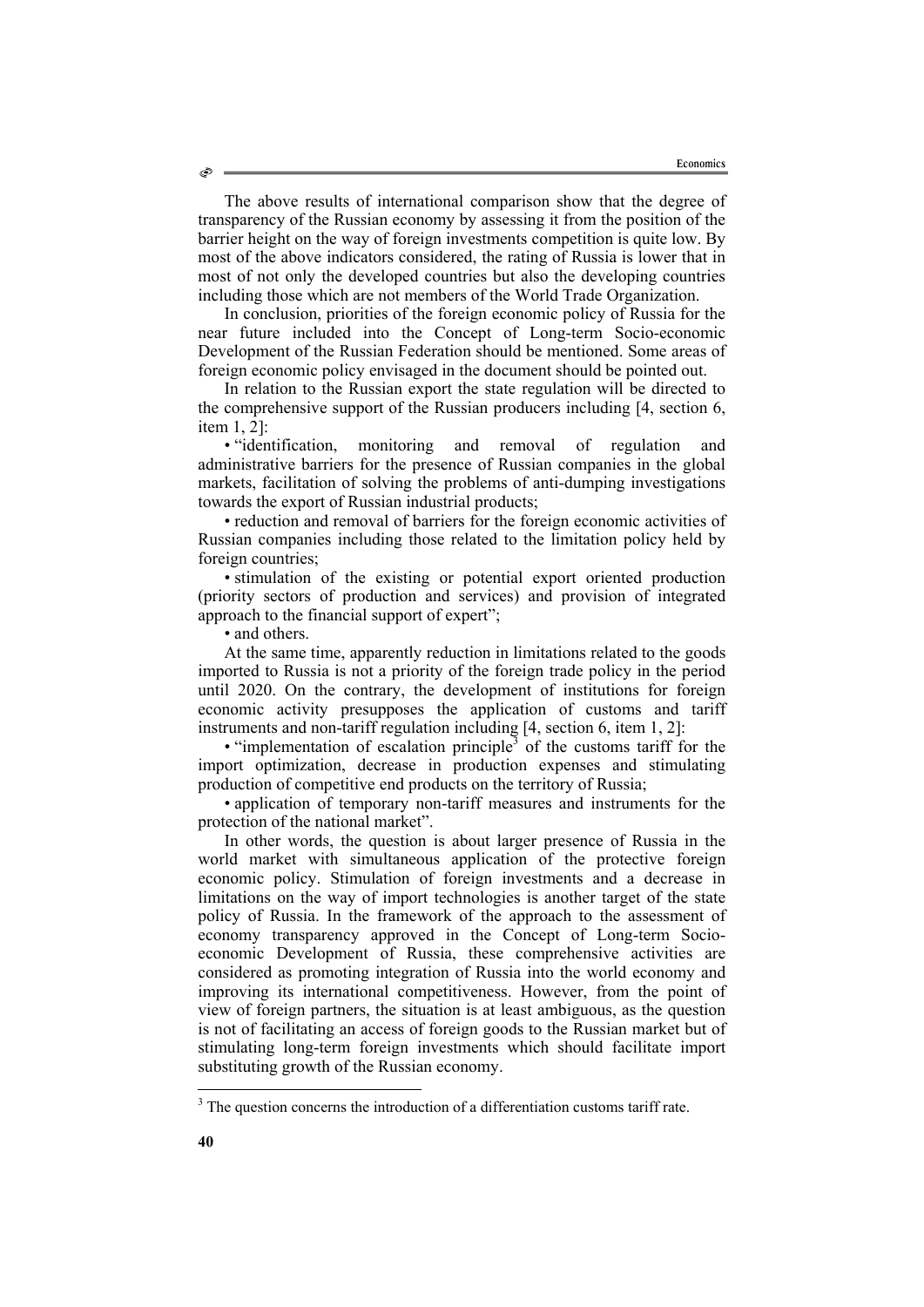**\* \* \*** 

Summarizing the results of the assessment of the degree of the economy transparency with the application of different approaches, the following main results of the analysis should be mentioned:

1. Degree of involvement of the Russian economy into trade corresponds to the middle level among the countries with the similar volume of the GDP. Most probably, the level of involvement into the international trade is optimal for the country with account of its comparative benefits and ability for self-provision. During the last ten years a gradual decrease in the trade intensity is observed after the splash followed the economic crisis of 1998 which gave an impulse to an active economic growth. However, to consider this process as a consequence of the growth of trade barriers would be incorrect. It is more a question of reorganization of the structure of internal production with a focus on diversification and import substitution. To a large extent, this process is stimulated also by the state industrial policy.

2. As to the trade barriers being a measure for the economy transparency, we have to conclude that the comparative assessment of intensity of the tariff and non-tariff import limitations shows overstated limitation measures towards imported products compared to most of the developed and developing countries. The questionnaire confirmed this conclusion: personal assessments reveal the relative weakness of the foreign competition in the internal Russian markets, inefficiency of the customs procedures and overstated trade limitations.

3. The targets for the development of the Russian economy in the period until 2020 with regard to the development of foreign trade relations correspond to the existing course for import substitution including that by stimulating direct foreign investments and improving the structure of import by the methods of limitation trade policy. Better transparency of economy in the document is supposed to be provided, first of all, by the support of the Russian export and strengthening of the national producers in the world markets. The assessment of the given trade policy by the world community will be most probably negative.

## *References*

1. *Gosudarstvennyj* komitet Rossijskoj Federacii po statistike. [online] Available at: <http://www. gks. ru/wps/wcm/connect/rosstat/rosstatsite/main> (Accessed 17 February 2011).

2. Golovanova, S. V. 2010. *Rossijskoe predprinimatel'stvo,* №9(1), P. 124—128.

3. Kadochnikov, P. 2006. Nauchnye trudy IJePP, №95. [online] Available at: <http://www. iet. ru/files/text/ working\_papers/95.pdf> (Accessed 15 February 2011).

4. *Koncepcija* dolgosrochnogo social'no-jekonomicheskogo razvitija Rossijskoj Federacii na period do 2020 goda, utverzhdennaja rasporjazheniem Pravitel'stva Rossijskoj Federacii ot 17 nojabrja 2008 g. №1662-r. [online] Available at: <http:// www. ifap. ru/ofdocs/rus/rus006.pdf > (Accessed 17 February 2011).

5. *Krugman, P. R., Obstfel'd, M.* 2004. Mezhdunarodnaja jekonomika: teorija i politika, Saint-Petersburg, Piter.

 $\circ$